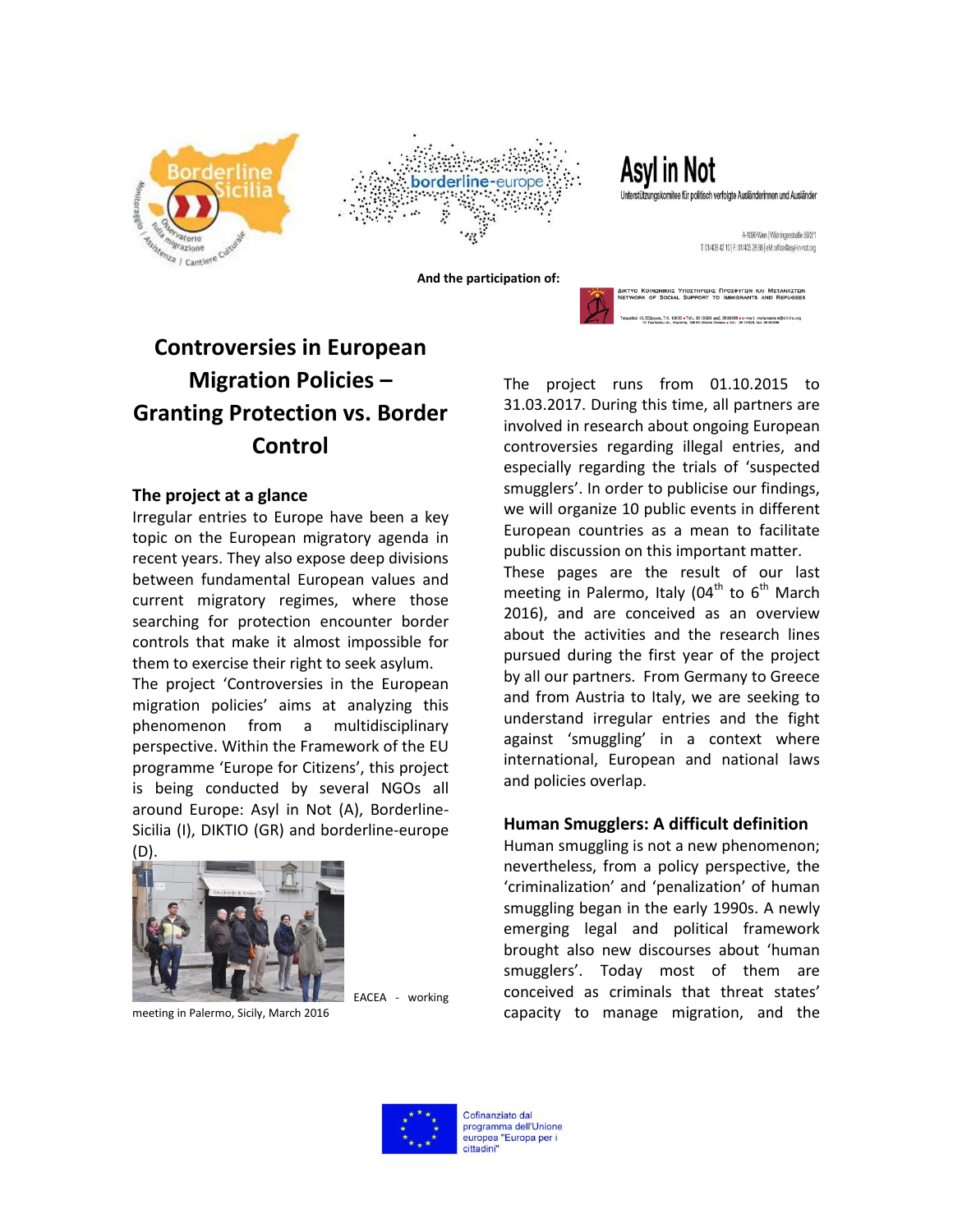wellbeing of those on the move (Van Liempt: 2016).

Our research finds that this phenomenon is more complex than usually suggested, and that 'suspected smugglers' may act due to different motivations: they might seek to help people in distress, bring family members across borders, or might act according personal or political values. Therefore, our project focuses on the analysis of the diverse realities, motivations, legal and political approaches in those cases where people have been arrested under the suspicion of being smugglers, and particularly on the legal development of these cases.



Palermo, March 2016

At first sight, the diversity of profiles, nationalities, motivations and backgrounds of the people under arrest, as well as diverse legal procedures, sentences and resolutions show how varied current legal and political frameworks in European countries are. Despite several international conventions on human smuggling, there are still many differences between local European legislations.

Therefore, we are currently analyzing around 20 legal cases against presumed smugglers in

Greece, Austria, Germany and Italy, aiming at analyzing differences and similarities in current legal interpretations, resolutions and procedures, and highlighting those practices that are more compliant with human rights protection.

bermany: -land trafficting connection of the cases to Greece, Haly us with lawyers Contact/Cooperation with lawyers chions (ECCHR, RAV) Austria  $\ln 2$ ulization of helpers was tried, but did.

Beginning with the Austrian cases, most of them are linked to the transportation of refugees within Austrian territory. The Austrian Supreme Court determined that human trafficking in the sense of §114 FPG (Foreigners Law) ought to be prosecuted only in cases of 'illegitimate enrichment', but not if the smuggler earns only a 'reasonable remuneration'. The court used the current taxi rate as reference guide to establish what could be reasonable. According to this guideline, some people were found not guilty in the first instance. However, in other cases, the same court sentenced individuals considered to be professional smugglers or organized traffickers to up to two years of prison.

In the Greek context, there have been several shifts in the interpretations and resolutions of human smuggling. In several cases the 'accused' were activists or people who helped refugees by providing some type of transportation. According to the former Greek legislation, any kind of support to transport refugees to detention or

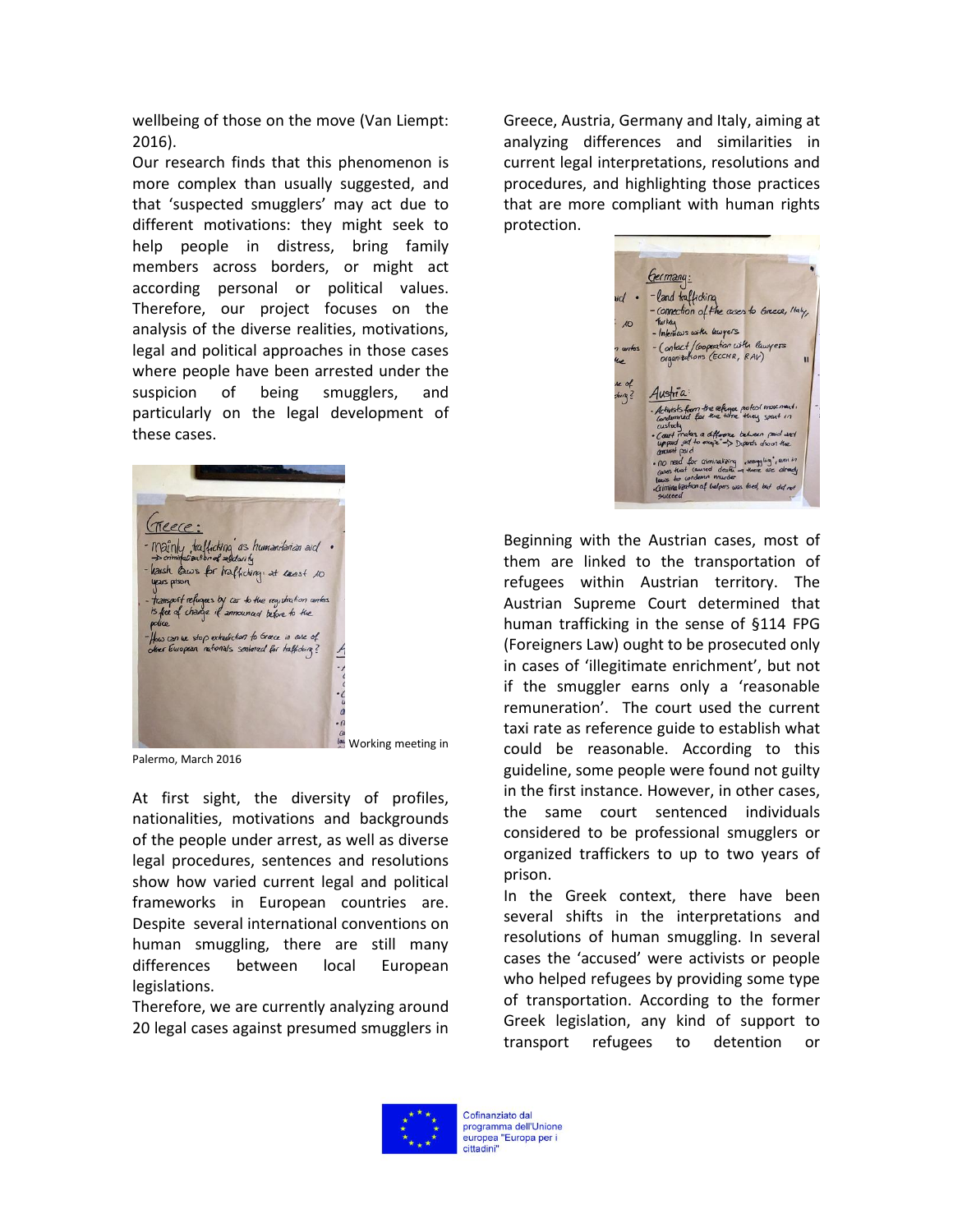registration camps was considered as 'facilitation of illegal entry'. However, an amendment to the Migration Code (4251/2014 article 30) was approved in July 2015, which decriminalized solidarity practices such as the transport of refugees on land.



This was an important step towards a more humanitarian approach in this matter; however, its implementation is still partial and controversial, i.e. in Lesvos police ask to be informed for every transfer that happens. Despite the positive changes in Greek law, Greek legislation remains one of the most restrictive in Europe, with punishments of at least 10 years for human smuggling. In addition, some trials seem also to be resolved following the lines of the current political situation. For example, with the closure of the Balkan route and the militarization of the Aegean Sea the situation in Greece is changing again. NGOs and activists became more active, especially in rescue operations at sea, and some of them have been accused as 'facilitators' of illegal entry, which means a turn back to former interpretations of human smuggling before the 2015 reform. In light of these developments, it is possible that we might witness the re-criminalization of solidarity practices.

Another important aspect and a most recent phenomenon is the criminalization of migrants, which means that after every arrival or rescue operation, migrants are investigated for possible links with smuggling organizations or blamed as being smugglers themselves. The accusation and detention of 'suspected smugglers' relies mostly on testimonies of other migrants travelling with them, who pointed them out as being the ones driving the boat, organizing the trip or having any kind of contact with the smugglers.

This practice is becoming more common in Italy, where people are being arrested as soon as they arrive in the country, including many minors. In Italy, we contacted several lawyers in charge of the defense of presumed smugglers. Some of them have informed us about practices that undermine the right to due process. Some of those practices are considered by the lawyers as 'institutional discrimination'.

For example, they have noticed some problems regarding the testimonies made by the arriving migrants. These centrally include shortcomings in terms of translations, the absence of accurate and timely information about individuals' rights, as well as the content of the documents suspects or migrants were requested to sign. In some cases, arrests were made following testimonies made under duress or without a full understanding of the situation. Often, documents were not available in the language of the suspects, nor was a cultural mediator present when they gave their testimonies. Access to a good defense lawyer also seems to be a problem, especially as access to assigned counsels is still a challenge in some locations in Italy.

Therefore, we will continue with the followup of these cases to see how legal and political decisions in this matter are made and to denounce any kind of irregularity or

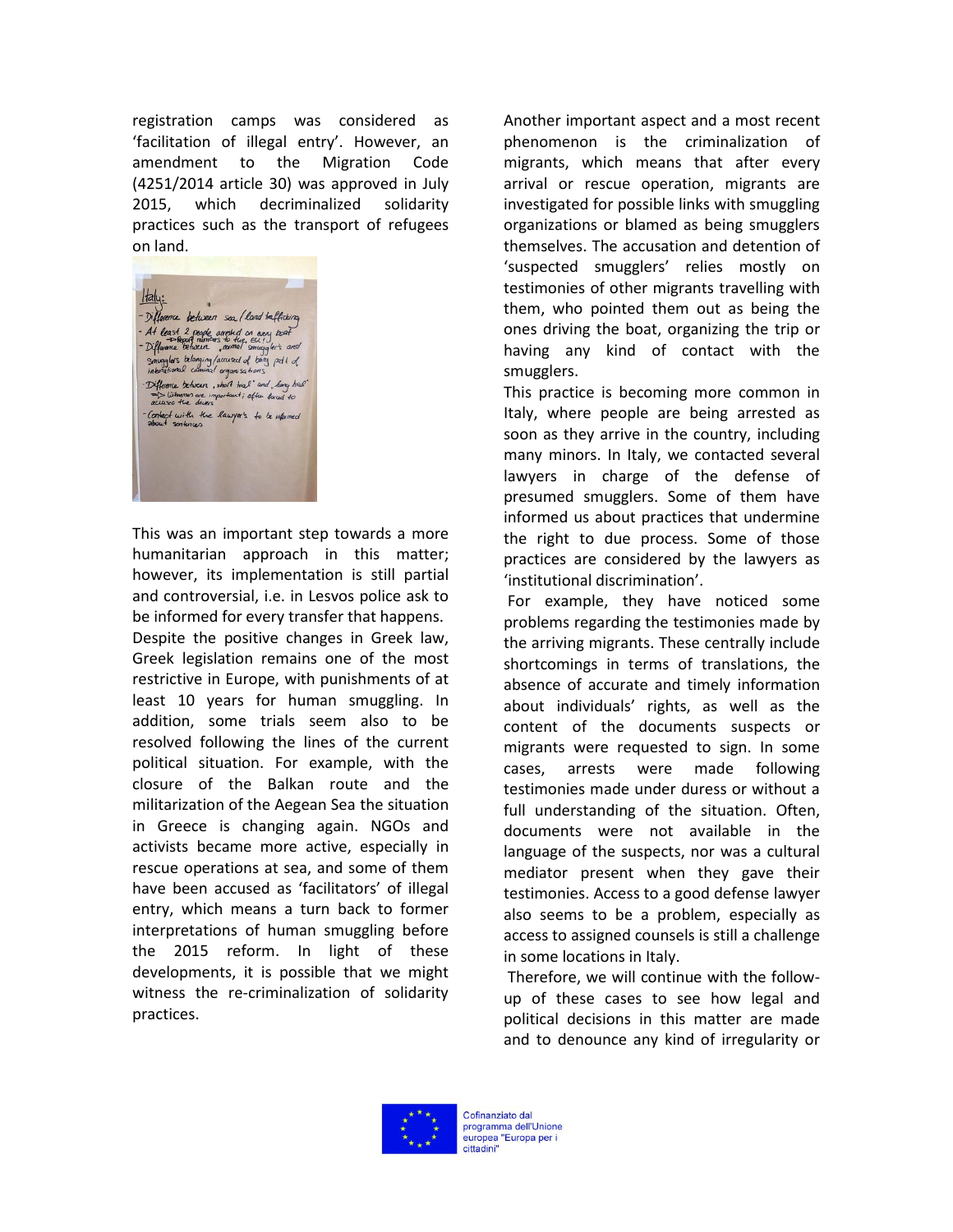practice that could constitute a breach of individuals' fundamental human rights.

## **Bringing the Topic to the Public Sphere**

In addition to our research, we place an emphasis on widely publishing and disseminating our results in order to inform public debate. Therefore, **10 public events** will be organized in all four countries; of which three already took place. **From 16th to 18th October 2015**, we hosted our first event, the Second International Smugglers' Conference in the **Kammerspiele** theatre in **Munich,** in cooperation with the Flüchtlingsrat Bayern and bordermonitoring.eu. The conference was made up of four expert panels on:



Glöde, Schmidt – borderline-europe (2., 3. from left). Foto: www.mucbook.de

- the history of the diverse terms used to describe the smuggling of fleeing persons - ranging from 'escape aid' to 'facilitators of illegal entry' or 'human smuggling ' depending on the political context
- the varying practices of assisting with escape and smuggling
- Examples of criminalization of ordinary people, who aided refugees and were accused of smuggling, providing accounts of exemplary cases.

Furthermore, three people, or rather groups, were awarded with a prize (The Golden Lisa) for their endeavors to aid refugees to escape out of a commitment to the ideals of humanitarianism and universal human rights. The attendance at the conference was high with more than 100 participants each day. A video showing the award ceremony as well as a video about the four panels and various interviews will soon be published.

Our **second event** took place in **Innsbruck (A) in December 2015** with an attendance of 52 participants. The main topic was about refugee support in times of securitised borders, mainly focused on different practices of direct support, the development of court cases against smugglers in Austria, and the historic significance and importance of the convoy created along the Balkan route during the summer 2015.

Diverse activists such as Michael Genner (Asyl in Not), Anahita Tasharofi (Flucht nach vorn), Stephan Blaßnig (Plattform Bleibrecht Innsbruck) and Lea Elena Mair (Binario 1, Bolzano, Italy) participated as panelists.

The activist Anahita Tasharofi informed about her participation in the grassroots escape convoy in which several people drove along the Balkan route to assist those travelling towards northern and western Europe, and about her meeting with Austria's former Minister of the Interior Mikl-Leitner in Nickelsdorf, where a Minister's escort maltreated her. Currently, the activist is under investigation as a suspected smuggler; there has however not been any official response or follow-up to her complaints against the Minister's escort.

Michael Genner talked about his experiences during the previous year, when migrants and organizations succeeded in creating a migratory corridor from Greece to central and northern Europe. The activist referred

campaigns and creative activism

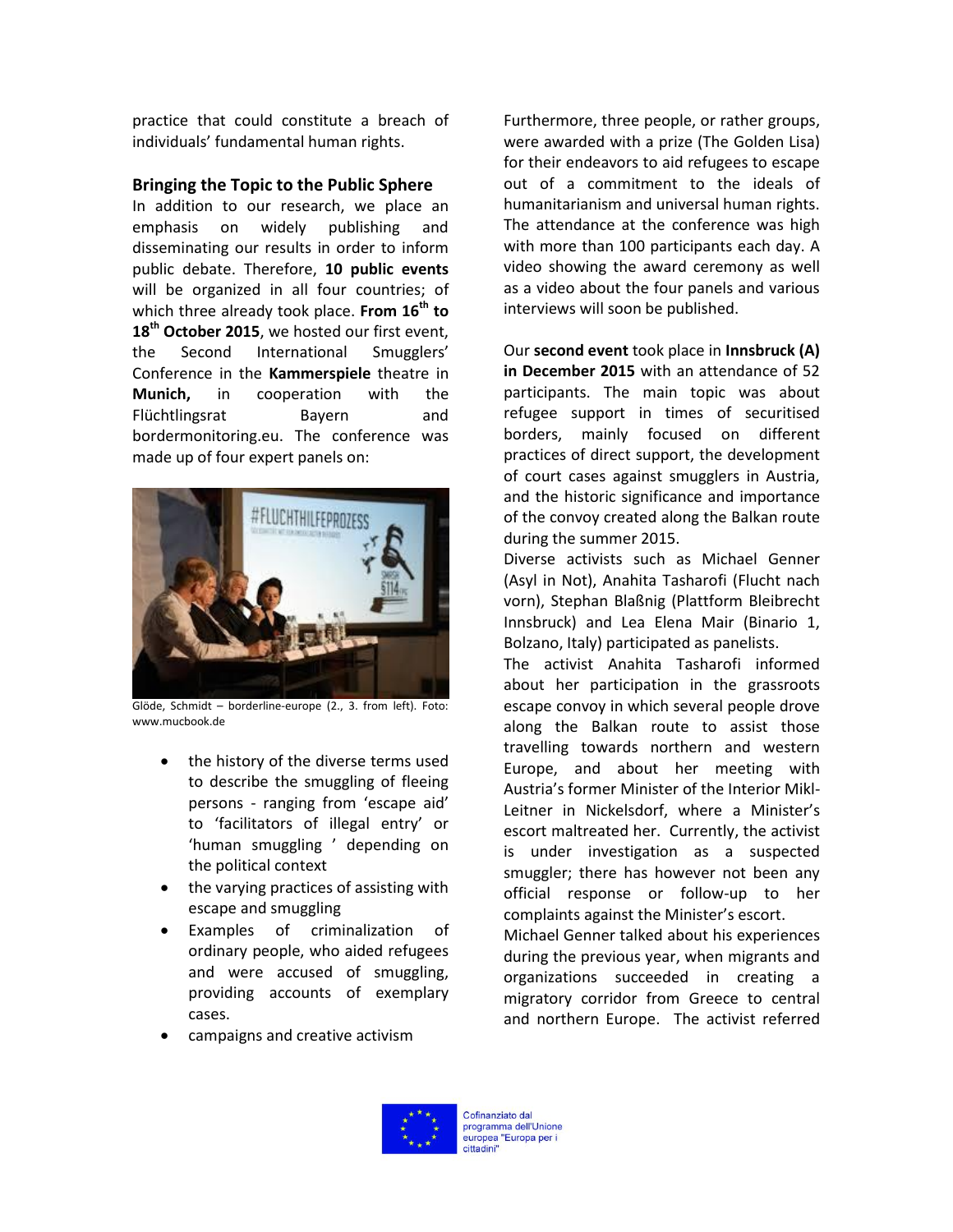to this experience as 'our small September of Anarchy'.

A special focus was also given to the discussion about current court decisions on human smuggling in Austria (see last section), and their impact on future cases. The activist Lea Elena Mair presented the work of Binario 1 at Bolzano's train station during spring 2015, and also the current parliamentarian discussions about refugee assistance and human smuggling.

Finally, Stephan Blaßnig provided an analytical overview regarding the politics of migration control discussed during the G7 summit and during the Bilderberg meeting in May-June 2015 where the blockage of the Alps passage to people on the move was discussed. He also informed about the new migratory path at the Brenner Pass. Other topics such as the tightening of migration laws, the establishment of a 'new antirefugee iron curtain' in Europe, the shift to the right in European politics, and new ways of resistance, were also presented and discussed.

Finally, **the last of the three events** took place in **Palermo (I) on April 4 2016,** where a presentation and debate about discourses and representations on human smuggling in Italy and Greece was held. The panel was composed of Captain Stefan Schmidt (borderline-europe), Fulvio Vassallo Paleologo (ADIF), Leonardo Marino (Lawyer, Agrigento), Lucia Borghi (Borderline Sicilia) and Judith Gleitze (borderline-europe) and was moderated by Alberto Biondo (Borderline Sicilia). In this panel, different legal cases against suspected smugglers in Italy and the current practices of criminalization were analyzed (from the criminalization of humanitarian assistance to the current criminalization of migrants). The first two cases – that of the Cap Anamur (2004) and that of the Tunisian fishermen

(2007) – served as an example of the penalization of humanitarian assistance.



Borghi, Vassallo, Marino, Biondo, Schmidt, Gleitze (from left to right). Foto: Frank Jugert

During this period, people and activists helping migrants in distress at sea were investigated and arrested as smugglers. Captain Schmidt rescued 37 people from distress at sea in 2004. After finally being allowed to disembark them in Italy, the Captain, his first officer, Vladimir Dachkevitch and the president of the humanitarian association for which they were working, Elias Bierdel, were accused of aiding and abetting illegal entry and therefore sent to trial at Agrigento. The prosecution requested 4 years of imprisonment and a fine of 400,000 euro. The Cap Anamur case was used as an example of discouraging people to help others at sea and to bring them to Europe. After 5 years of investigations and trial, the suspected smugglers were acquitted.

Another similar case was reported by Leonardo Marino: the Tunisian fishermen Bayoudh Abdelkarim, Zenzeri Abdelbasset, Bayhoud Mohamed Amine, Hamza Brahim, Ben Kalifa Kamel, Gharred Lassaab, and AbdelWahed Ben Hayadi saved 44 people in the Mediterranean Sea in August 2007 and brought them with two boats to Italy. The entire crew was charged with facilitation of

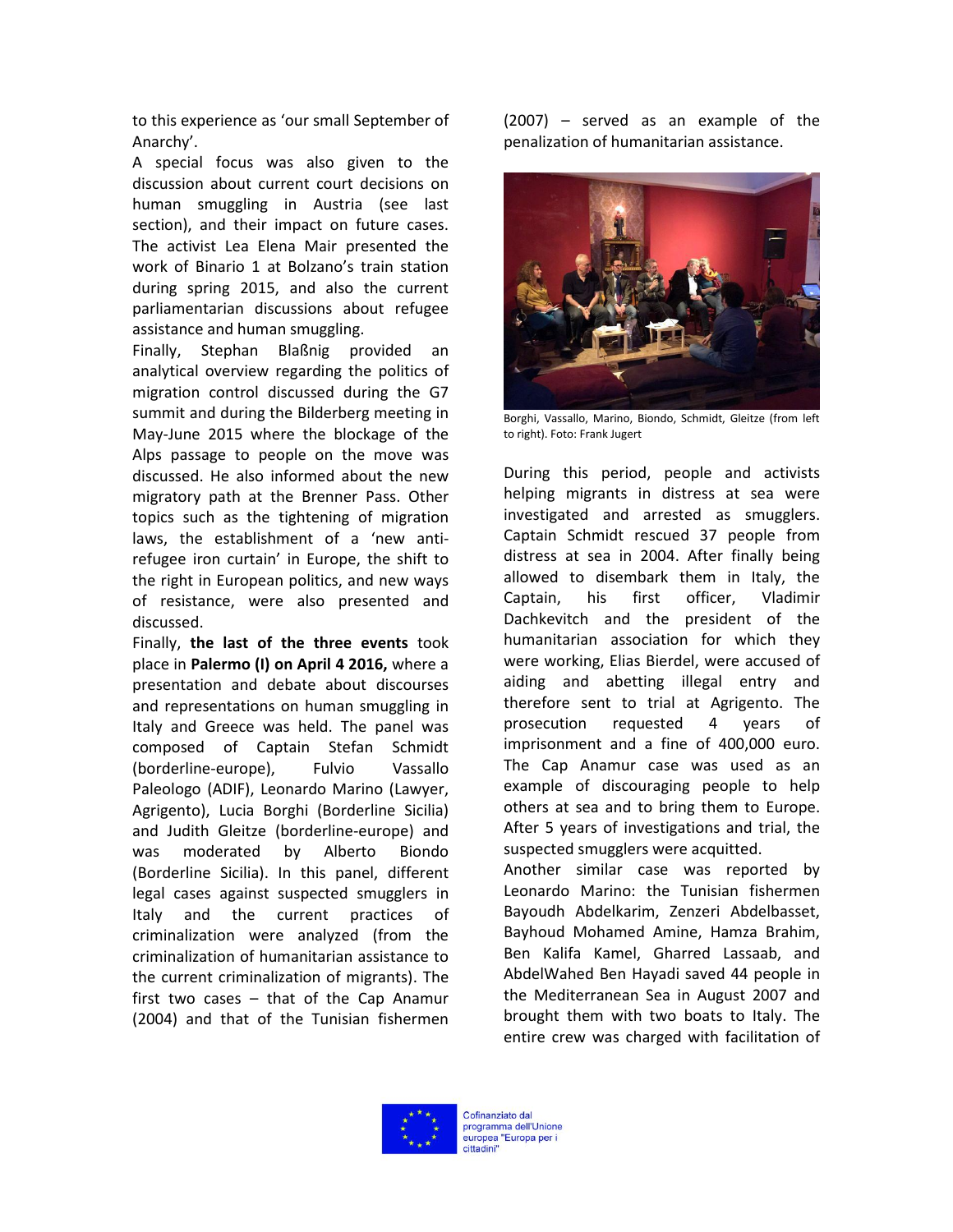illegal entry to the Italian territory and arrested. After a two-year trial with 21 hearings, the ordinary members of the crews were released. The two commanders saw their trial continue until 2011, when the appeal court in Palermo finally acquitted them.

After an introduction of Lucia Borghi, who presented on the current practices of the Italian authorities, which are focused on the criminalization of migrants as smugglers *(see previous section),* the panel discussion focused on:

- The fact that "alleged smugglers" arrested are corresponding to standard calculations; for each landing and rescue event, there are very specific numbers of arrests. This strategy is mostly based in numbers and statistics, as main criteria to evaluate the effectiveness of the fight against smugglers. Nevertheless, this perspective does not go deeper into the phenomenon of smuggling, i.e. its origins; therefore, a real impact against human smuggling is not to be expected. This is an illusory fight, since it excludes the roots of human smuggling, for example, nonexistent legal ways that refugees could use to come to Europe.
- The concern that witnesses are put under pressure with the promise of a residence permit and a better future in Europe. Many of them are abandoned after giving testimony for legal ases without an effective opportunity to follow pathways to integration or to request protection. In addition, testimonies that are collected immediately after the rescue are often very different from those issued at a later time. In spite of this, they tend to constitute the grounding for assumptions which are central to the charges against and convictions of suspected smugglers.

Judith Gleitze summarised the Greek situation in three phases that characterise the approach of the Greek government against smugglers in recent years, and that are linked to the economic and political transformations of Fortress Europe. 1) May to November 2015: criminalization of support practices. Indictment of the "transporters";

2) November 2015 - February 2016: step-bystep closure of the border with Macedonia, Hotspot Lesbos = "European agenda" and indictment of rescuers at sea; 3) Since February 2016: the total closure of the border with Macedonia, NATO mission in front of Turkey to defeat "the smuggling networks" and the indictment of migrants.

Our upcoming events are planned in Italy, Austria and Germany. Our main goal with these events is to highlight the diverse facets of human smuggling, and to inform the public debate on this important issue. In particular, we emphasise that smuggling should not only be understood as a consequence of organized crime, but also as a response to an extremely restrictive migratory regime that blocks the movement of those it deems 'undesirable', including refugees. In many cases, the 'smuggler' becomes the only choice for people who are forced to leave their countries of origin or residence because of war, persecution, or extreme poverty.

The main objectives of this project are to take all scenarios that reinforce the smuggling of people into consideration, to highlight its varied consequences for the human rights of migrants, as well as to understand the current European legal frameworks that deal with this matter.

Our hope is that with the results of this project, we will be able to propose better models to deal with this phenomenon. Importantly, fighting against the